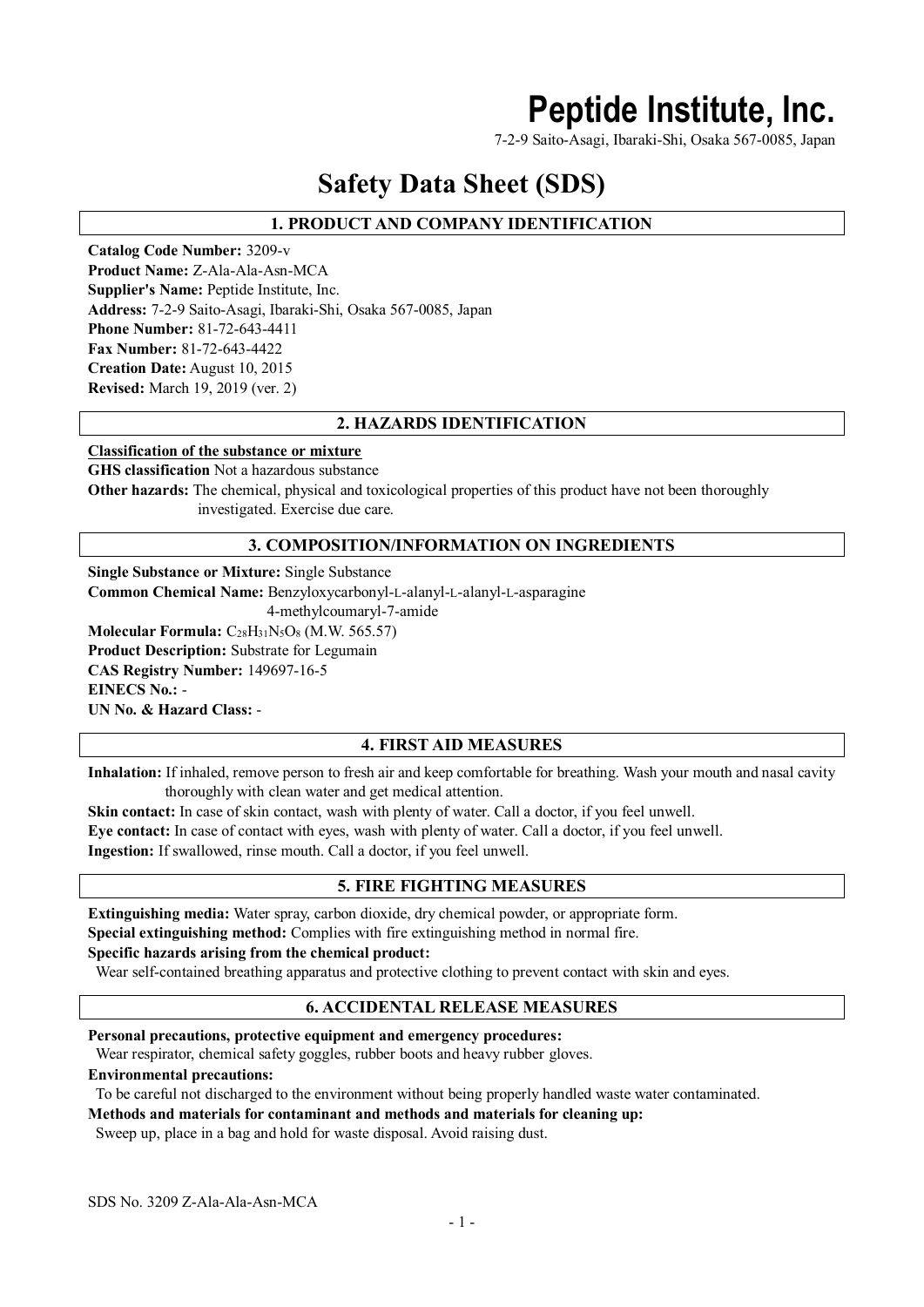# **Peptide Institute, Inc.**

7-2-9 Saito-Asagi, Ibaraki-Shi, Osaka 567-0085, Japan

# **7. HANDLING AND STORAGE**

**Handling:** Avoid inhalation. Avoid contact with eyes, skin and clothing. **Storage:** Keep container tightly closed. Store in a cool dry place. Recommended Storage -20 °C.

# **8. EXPOSURE CONTROLS/PERSONAL PROTECTION**

**Engineering controls:** No data available **Exposure limits:** No data available **Personal protective equipment:**

Wear appropriate respirator, chemical-resistant gloves, safety goggles, other protective clothing.

# **9. PHYSICAL AND CHEMICAL PROPERTIES**

**Appearance and Odor:** White amorphous powder **Reactivity in Water:** No reactivity **Solubility:** Soluble in DMF or DMSO

# **10. STABILITY AND REACTIVITY**

**Stability:** No data available **Reactivity:** No data available

# **11. TOXICOLOGICAL INFORMATION**

**Acute toxicity:** No data available **Skin irritation/corrosion:** No data available **Serious eye damage/ irritation:** No data available **Respiratory or skin sensitization:** No data available **Reproductive cell mutagenicity:** No data available **Carcinogenicity:** No data available **Reproductive toxicity:** No data available **STOT-single exposure:** No data available **STOT-repeated exposure:** No data available **Aspiration hazard:** No data available

### **12. ECOLOGICAL INFORMATION**

**Ecotoxicity:** No data available **Persistence and degradability:** No data available **Bioaccumulative potential:** No data available **Mobility in soil:** No data available

### **13. DISPOSAL CONSIDERATIONS**

Observe all federal, state and local environmental regulations. Dissolve or mix the material with a combustible solvent and burn in a chemical incinerator equipped with an afterburner and scrubber.

# **14. TRANSPORT INFORMATION**

**UN number and UN classification:** This material is not classified as hazardous goods.

### **15. REGULATORY INFORMATION**

Not applicable.

Caution: The chemical, physical and toxicological properties of this product have not been thoroughly investigated. Exercise due care.

SDS No. 3209 Z-Ala-Ala-Asn-MCA